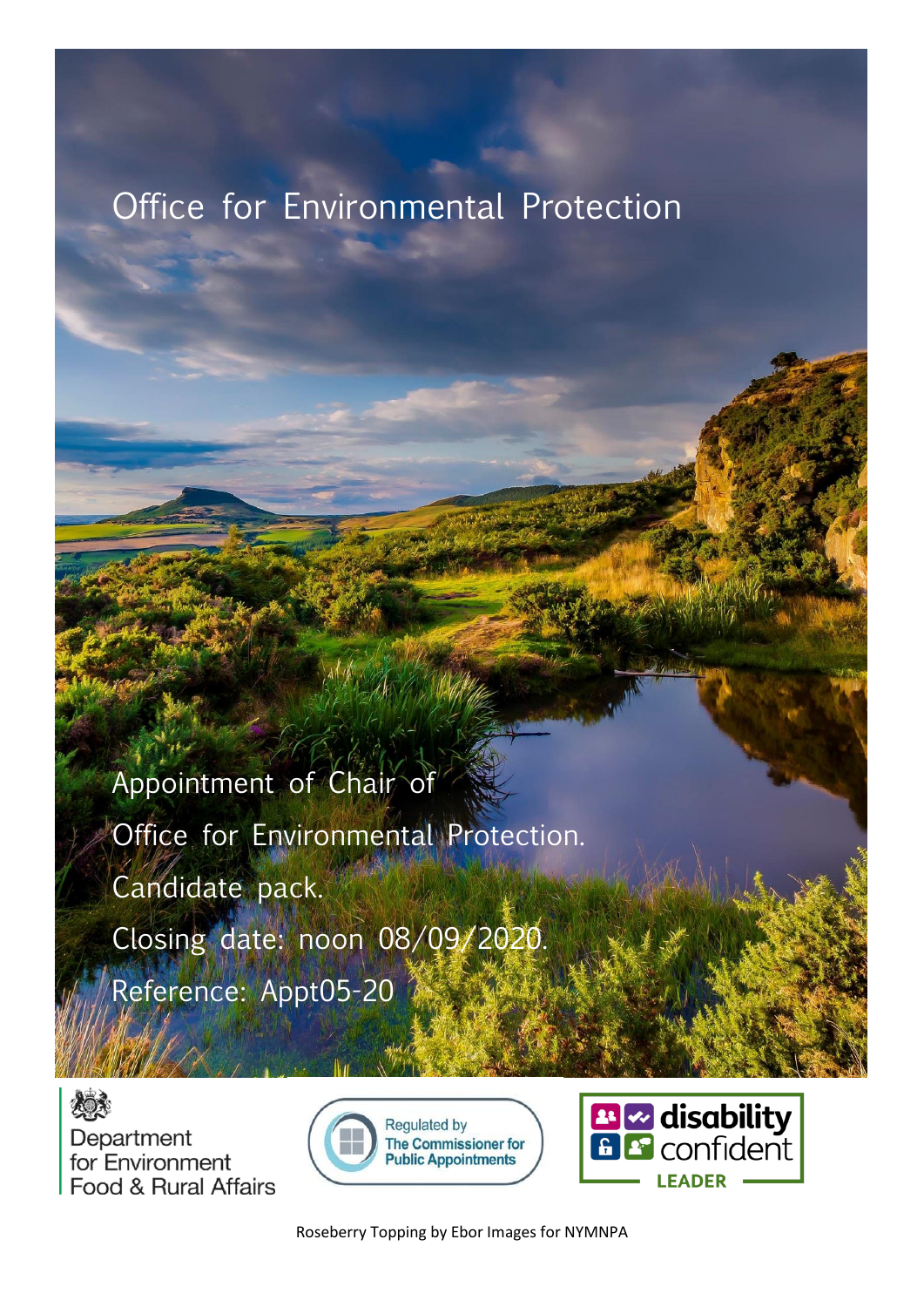# **Contents**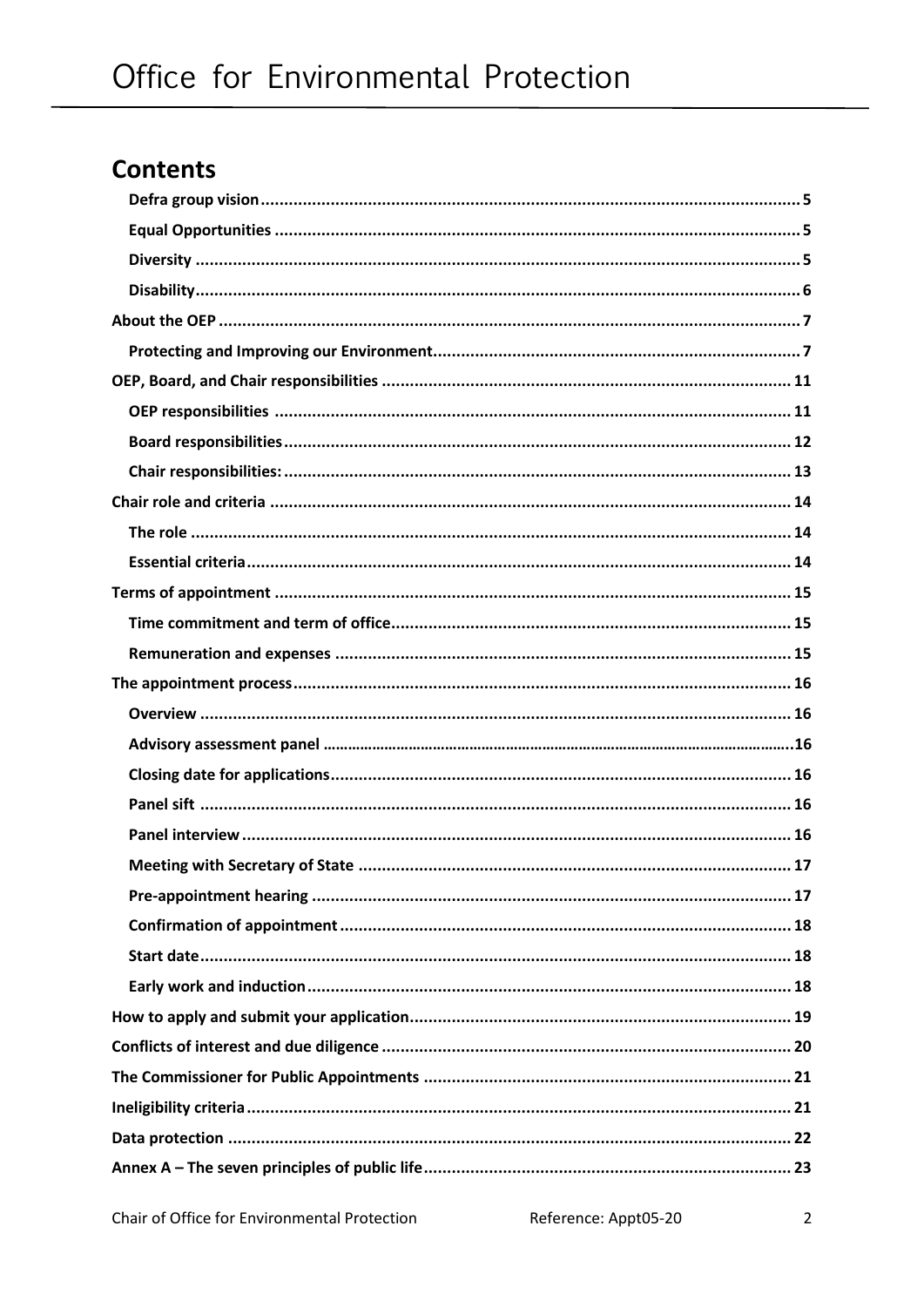

### Dear Candidate

Protecting and enhancing our natural environment is a greater priority than ever before. There are many challenges, but also significant opportunities: the UK Government has pledged a green recovery in response to the recent pandemic and in a few months' time the Transition Period will come to an end, with the UK free to chart its own course. As a country we have opted for the freedom to act and to decide our own environment policies in future. But with that freedom come new responsibilities, which is why the Office for Environmental Protection (OEP) is vital to implementing governance arrangements that are agile, collaborative and fit for purpose.

It is our ambition to ensure we leave our environment in a better state than that in which we found it. This vision is at the heart of the Environment Bill, which includes ambitious legislative measures to tackle pressing challenges on biodiversity, air quality, water and resource and waste efficiency. The Bill requires publication of an environmental principles policy statement to inform the policy-making process; includes a comprehensive framework for environmental improvement with legally binding targets; and provides for new domestic environmental governance. It will establish the OEP, an independent statutory body that will hold government to account on our environmental ambitions and obligations outside the EU.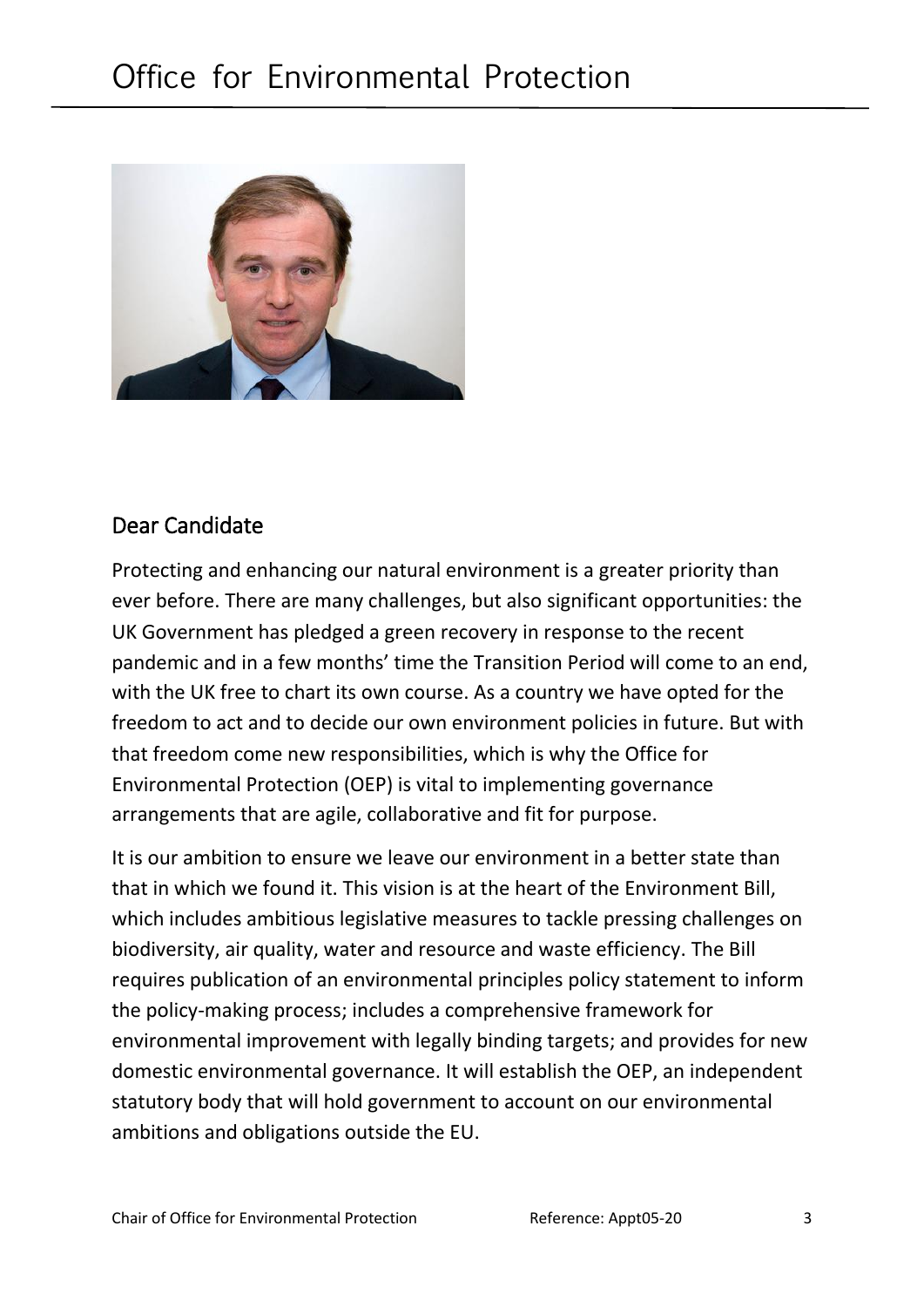In order to ensure we have robust environmental governance systems in place the new body will have four main functions: to scrutinise environmental law, environmental improvement plans and targets; provide advice to government; investigate complaints; and, where necessary, take enforcement action to make sure environmental law is properly implemented by government and public authorities.

I am looking for a strong leader who has the ability to develop and lead a credible scrutiny and enforcement organisation effectively and efficiently, who can act objectively and impartially in leading the new independent body, and who can respond to new opportunities and priorities and drive change and innovation. Commitment to building an inclusive culture and reputation as a place that attracts, develops, retains and fully engages all the diverse talent across the organisation is essential.

If you have the skills, passion and experience to lead the OEP, whatever your background, we very much look forward to hearing from you.

#### George Eustice

Secretary of State for Environment, Food & Rural Affairs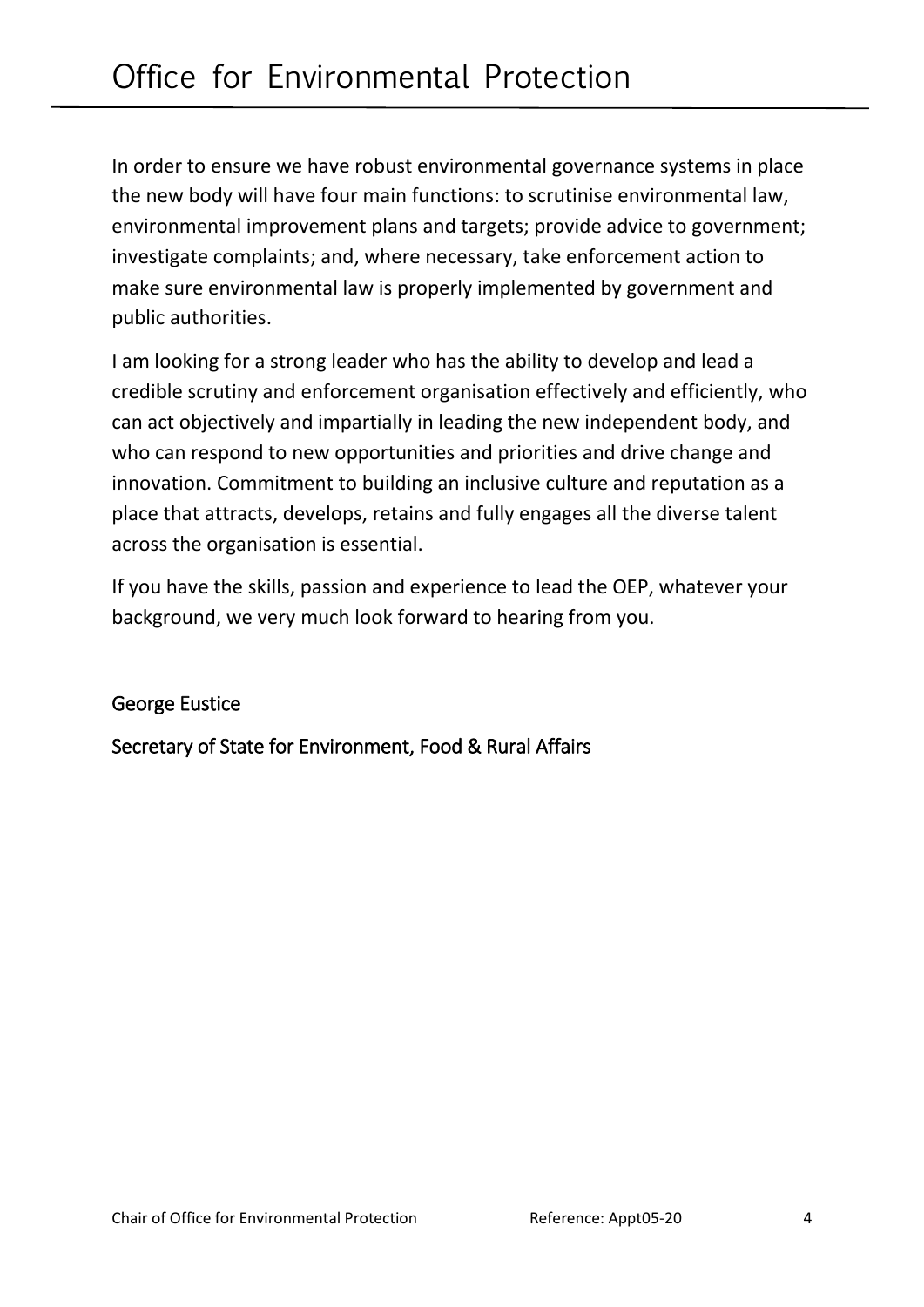**Defra is managing the appointment process for the Chair of the OEP as part of its responsibility for setting up the new organisation. Once established as a body corporate the OEP will be legally distinct from Defra, its sponsoring department.** 

#### <span id="page-4-0"></span>Defra group vision

The Defra group is here to make our air purer, our water cleaner, our land greener, and our food more sustainable. Our mission is to restore and enhance the environment for future generations, and to leave the environment in a better state.

This matters because enhancing nature and green spaces enhances lives and livelihoods, contributing to a strong economy. Our wellbeing, our physical and mental health, our love of place and landscape, and our intrinsic need for beauty, awe and wonder, are all intimately bound up with a thriving natural environment.

Appointing high-calibre people from diverse backgrounds with relevant skills, knowledge and experience to the boards of our public bodies will help us to ensure that our work is more effective, resilient and accountable.

#### <span id="page-4-1"></span>Equal Opportunities

UK Government has a policy of equality of opportunity. We aim to promote equal opportunity policies whereby no one suffers unfair discrimination either directly or indirectly, or harassment, on grounds such as race, colour, ethnic or national origin, sex, gender identity, marital status, disability, sexual orientation, religious beliefs or age.

#### <span id="page-4-2"></span>**Diversity**

We positively welcome applicants from all backgrounds. All public appointments are made on merit following a fair and open competition as regulated by the Office of the Commissioner for Public Appointments.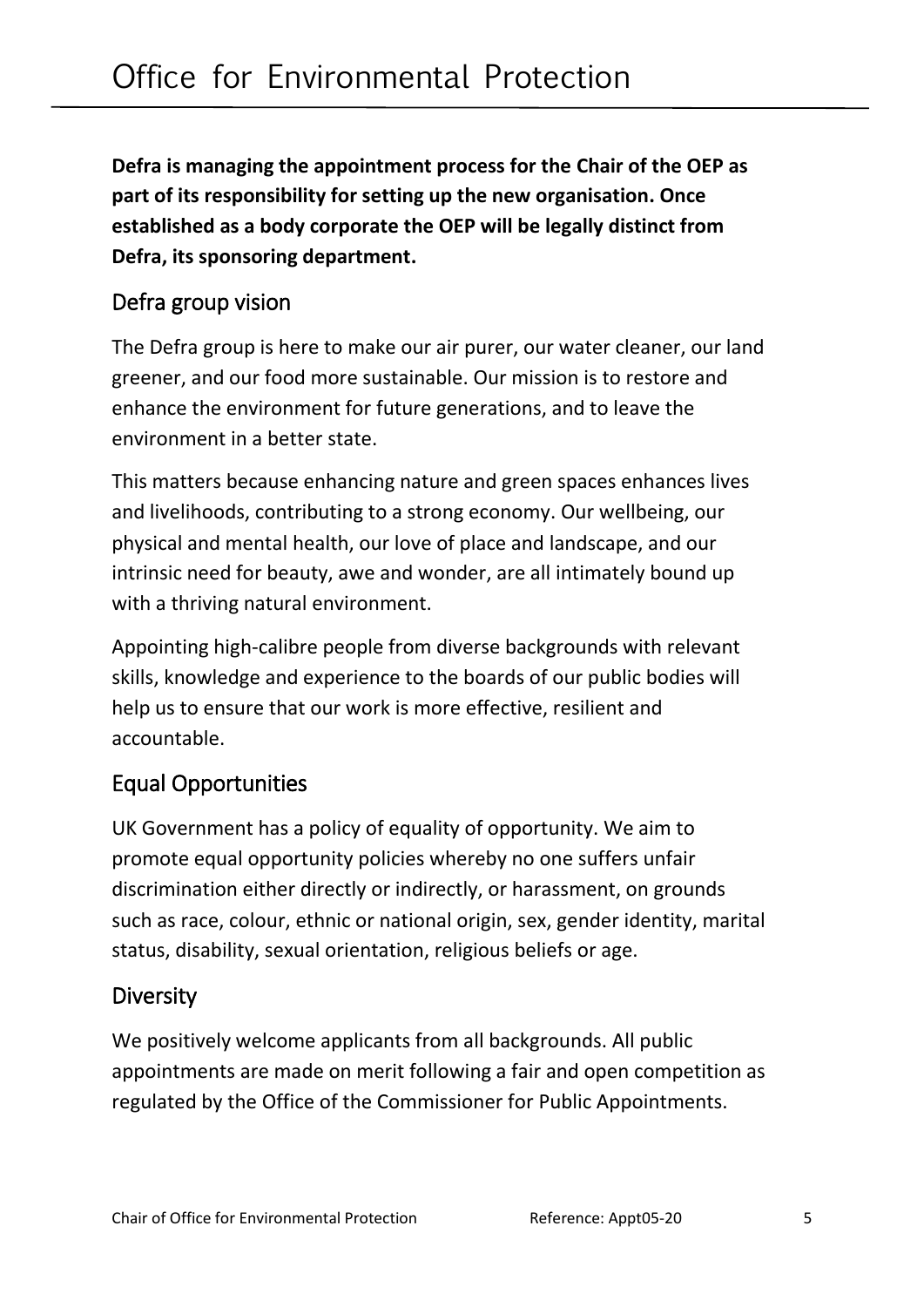### <span id="page-5-0"></span>**Disability**

We guarantee to interview anyone with a disability whose application meets the minimum criteria for the post. 'Minimum criteria' means you must provide sufficient evidence in your application, demonstrating that you meet the minimum level of competence required for each essential criterion, as well as meeting any of the qualifications, skills or experience required. The Cabinet Office and Defra is committed to the employment and career development of disabled people. To show this we proudly display the Disability Confident Leader logo. More information about Disability Confident Leaders is available by clicking the logo above. If a person with disabilities is put at a substantial disadvantage compared to a nondisabled person, we have a duty to make reasonable changes to our processes where possible. If you need a change to be made so that you can make your application, please refer to the 'How to apply and submit your application' section below.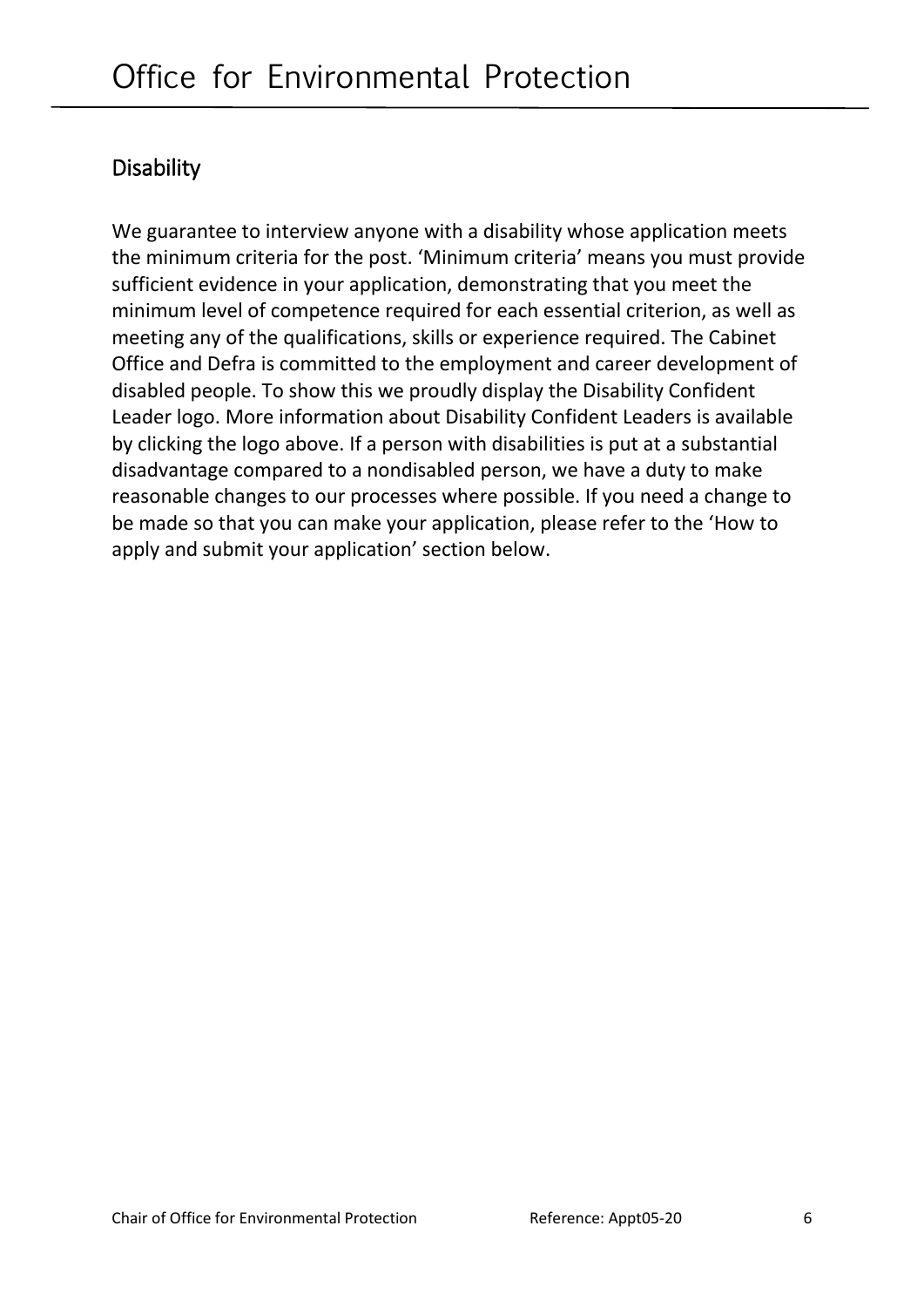# <span id="page-6-0"></span>About the OEP

**The OEP is being set up, and its functions defined, through the Environment Bill 2020 which is currently going through Parliament. The provisions in the Environment Bill are subject to consideration by Parliament and therefore may change during Bill passage. The OEP's remit as currently set out in the Bill is described below.**

#### <span id="page-6-1"></span>Protecting and Improving our Environment

Having left the EU, the UK has the autonomy and ability to set its own future environmental protections, allowing us to deliver an ambitious environmental programme that allows us to do things better and differently. This will enable us to establish a new system of environmental governance and accountability to deliver real environmental improvement.

The OEP's principal objective is to contribute to environmental protection and to the improvement of the natural environment. It will:

- Implement long-term environmental governance;
- Provide scrutiny and advice on environmental law;
- Monitor and report on progress against Environmental Improvement Plans (EIPs) and targets, which are also provided for in the Environment Bill;
- Investigate complaints of alleged breaches of environmental law by public authorities where these are serious and in line with the OEP's enforcement policy;
- Take legal action in serious cases, if necessary as a last resort.

#### The Environment Bill

The Environment Bill sets a new and ambitious domestic framework for environmental governance as we maximise the opportunities created by leaving the EU. It responds to a clear and urgent scientific case and growing public demand, for action to address environmental challenges including biodiversity loss, climate change, waste and pollution of the air, water and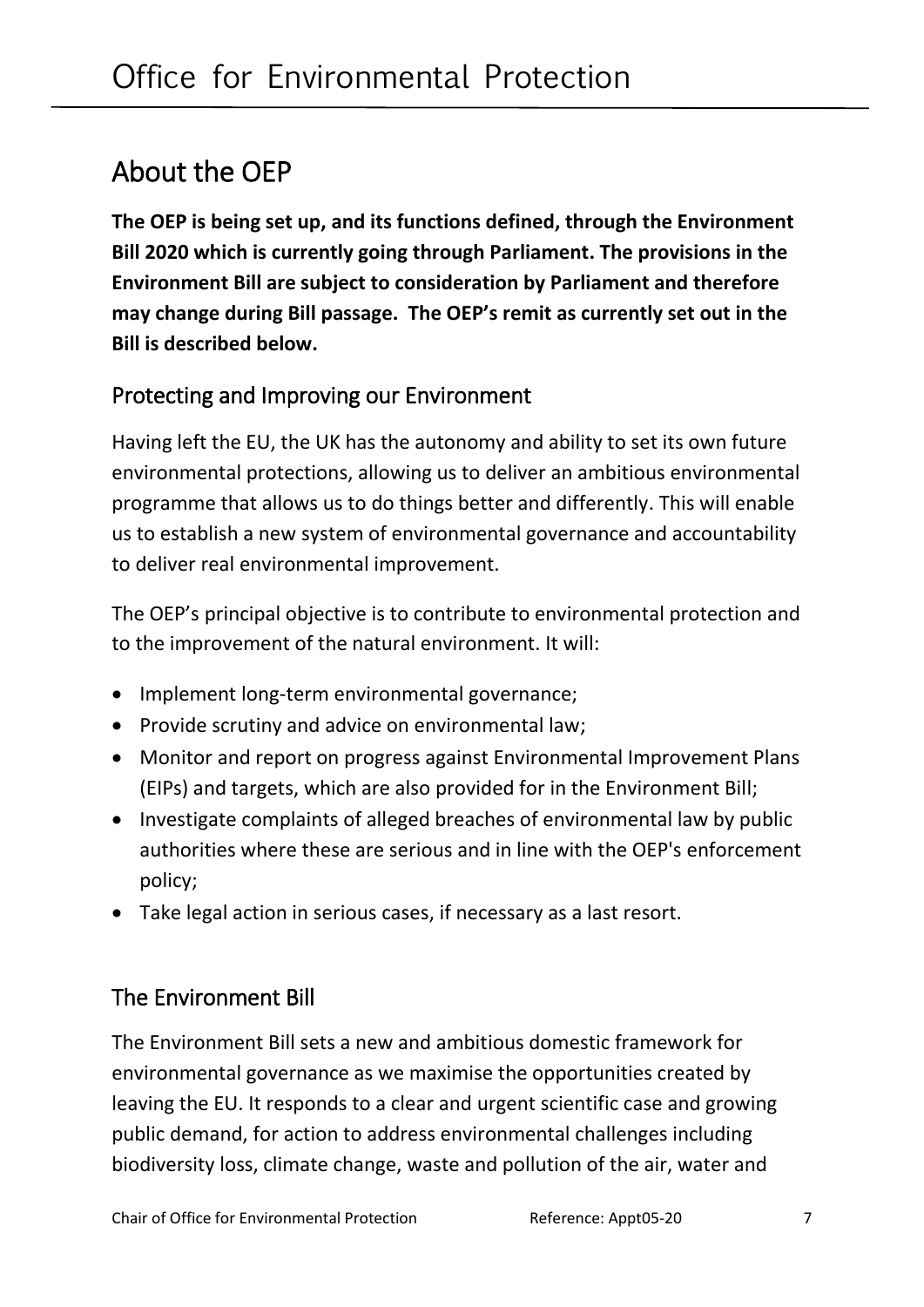land. The Bill will help drive the long-term action nature needs to recover, through legally-binding targets, a new environmental enforcement body and placing environmental principles in domestic law in a consistent and transparent way. This will deliver significant environmental improvement, by restoring nature, cleaning our air, improving the management of water and decreasing waste.

### Territorial Jurisdiction

The OEP provisions in the Environment Bill extend to all of the UK, but with its functions in Scotland, Wales and Northern Ireland being limited to reserved matters, such that in practical terms it will mainly operate within England. As the environment is a devolved matter (subject to a small number of reserved areas), it is for each administration to develop and deliver environmental governance proposals. The Environment Bill does include an option to extend the OEP to cover Northern Ireland, however it will be for the Northern Ireland Executive and the Assembly to decide whether to do so. The Scottish Government has also set out proposals to establish Environmental Standards Scotland, while the Welsh Government has set out its intention to legislate for environmental governance in Wales.

#### Functions

The OEP will investigate complaints made through a free to use system about potential breaches of environmental law by government and public authorities. Where the OEP considers that the potential breach is serious, the OEP is expected to engage in constructive dialogue with public authorities and, where appropriate, recommend remedial measures through a series of notices. If the issue is not resolved, the OEP may take enforcement action. The OEP will take a proportionate approach to enforcement, focusing on serious breaches of environmental law. It must engage with public authorities to seek a solution before considering court action, which the OEP will take via a bespoke "environmental review" mechanism. Recourse to judicial review without going through earlier stages of engagement in the OEP's enforcement framework is available in the most urgent cases.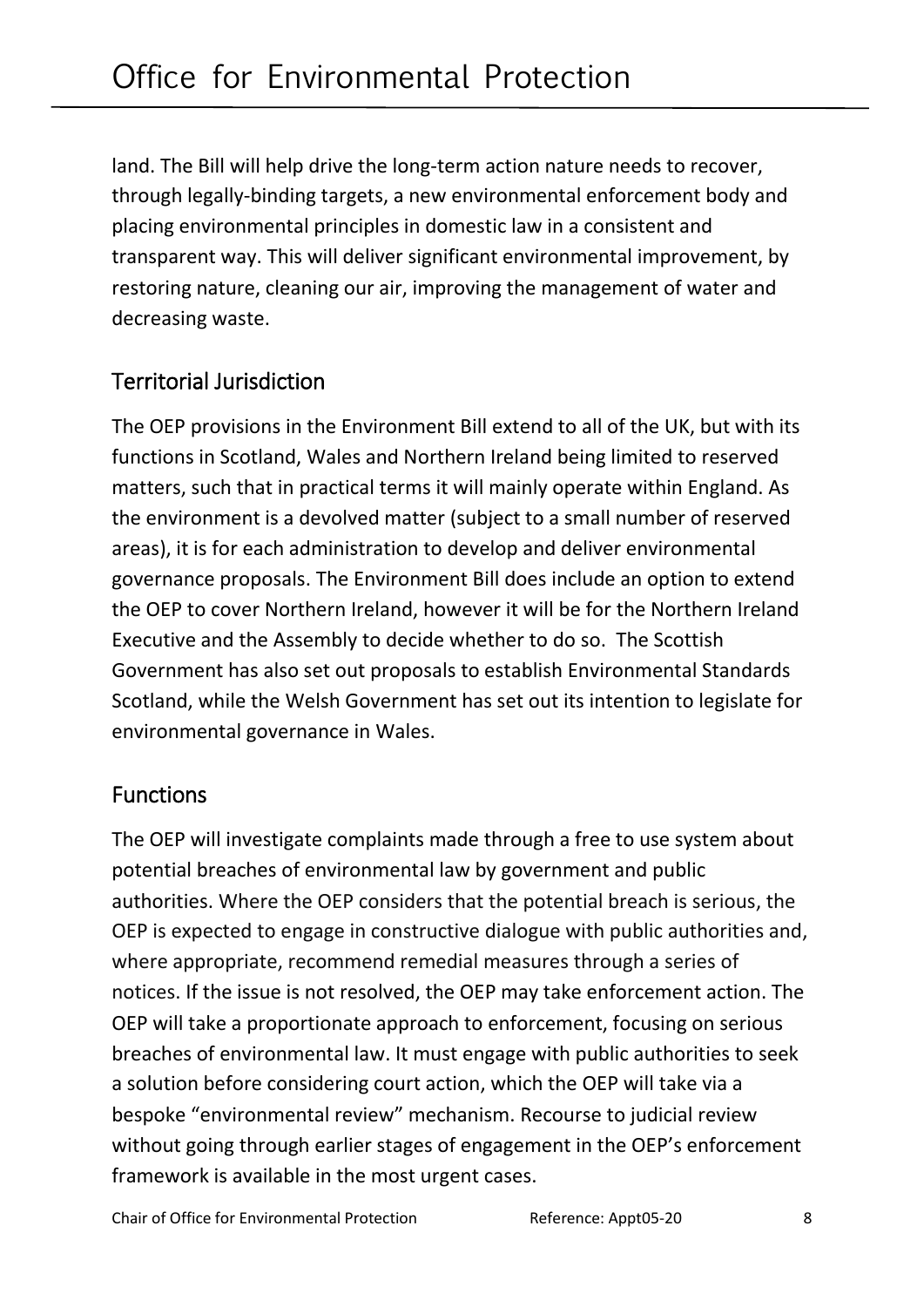The OEP's scrutiny and advice functions are complementary to its complaints and enforcement role. Its independent scrutiny of the EIP, targets and environmental law will enable it to identify issues early on, which may be before a breach of environmental law and any associated environmental harm occurs. This will allow the OEP to engage in constructive dialogue with public authorities and advise on how progress in improving the natural environment, meeting targets or implementing environmental law could be improved, moving into its enforcement role only if necessary and where serious failures to comply with environmental law have been identified.

The OEP will also provide advice to government on proposed changes to environmental law, or at the request of a Minister, on any other matter relating to the natural environment.

#### Role and Responsibilities

The OEP has been designed to suit the UK's specific context and ambitions. Its creation is an important step towards the Government's commitment for this to be the first generation to leave the environment in a better state than that in which we inherited it.

The OEP will be a core part of the environmental governance framework in England. It will hold government to account on environmental commitments and oversee public bodies' implementation of environmental law.

The OEP will **provide independent scrutiny of progress** in improving the natural environment under the EIP, and towards meeting targets set under the Bill. This will inform government's thinking and will help Parliament to hold government to account based on specialised, objective, independent analyses and recommendations. The OEP will monitor the implementation of environmental law and provide advice on proposed changes to environmental law.

The OEP will also **investigate complaints regarding failures of public bodies to comply with environmental law** and has an enforcement function when it considers serious breaches of environmental law may have taken place, which in turn will incentivise compliance in the first place.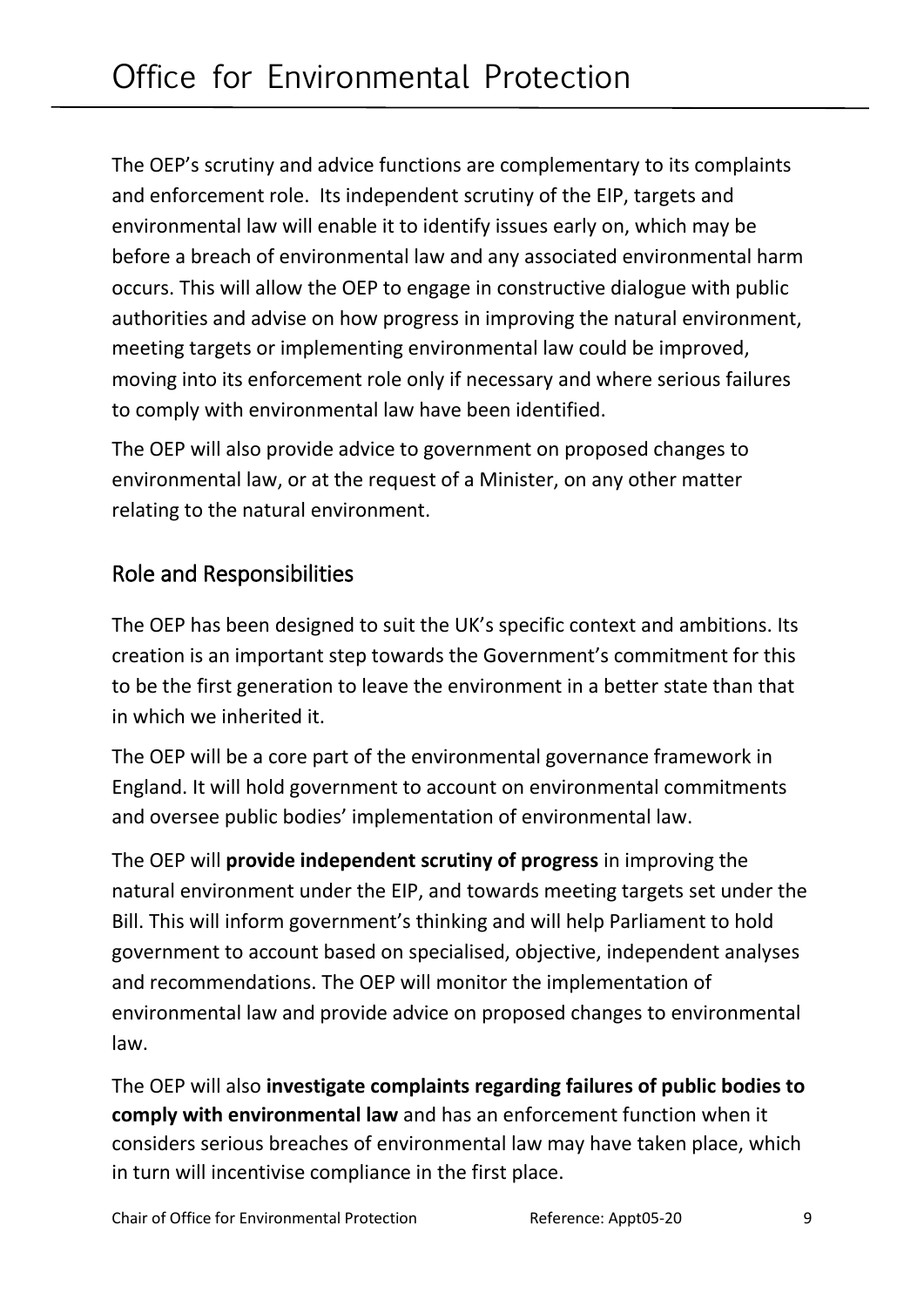### Independence and Accountability

The OEP will be set up as a non-departmental public body and will be provided with safeguards to ensure its operational independence from government, without affecting ministerial accountability. These include a legal duty on Ministers to have regard to the need to protect the OEP's independence.

It will be legally separate from the Crown, enabling enforcement action against Government departments where necessary. Ministers will have no powers of direction over its work programme or decision making. The Chair will be appointed by the Secretary of State and will be subject to pre-appointment scrutiny by Parliament. Ministerial appointments will be regulated by the Commissioner for Public Appointments.

It will be granted a budget that will be ring-fenced for each spending review period. This will give the OEP greater certainty over its finances.

The OEP must lay a report on the exercise of its functions and its annual statement of accounts before Parliament, including an assessment of whether it has been provided with sufficient funds to carry out its functions. It may also submit an Estimates Memorandum alongside the Defra estimate to a Select Committee to justify any request for additional funding.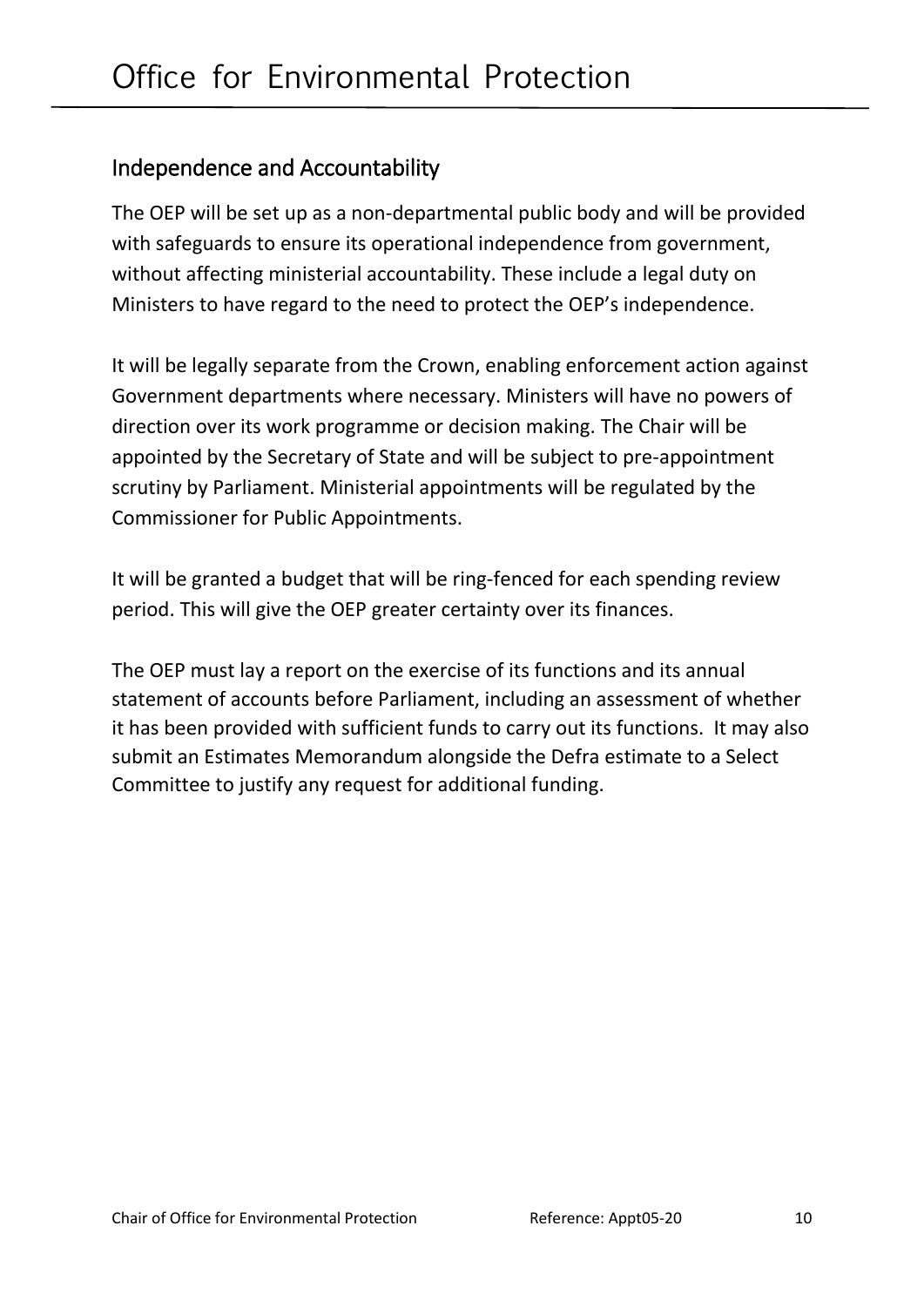# <span id="page-10-0"></span>OEP, Board, and Chair responsibilities

#### <span id="page-10-1"></span>OEP responsibilities include:

- To monitor and report to Parliament on progress towards meeting any targets or interim targets set under the Environment Bill, and in improving the natural environment in accordance with the government's environmental improvement plan (25 YEP).
- To monitor, and report to Parliament where appropriate, on the implementation of environmental law.
- To provide advice to Ministers in relation to changes to environmental law proposed by a Minister, as well as on any other matter relating to the natural environment when requested by a Minister.
- To receive, verify, and where appropriate investigate and report on, complaints into alleged failures to comply with environmental law by public authorities.
- To investigate potential serious failures by a public authority to comply with environmental law and take formal enforcement action, including through information notices, decision notices and court proceedings, where appropriate.

#### In fulfilling its responsibilities, the OEP is required to:

- Act objectively and impartially, and have regard to the need to act proportionally and transparently.
- Set out how it will respect the integrity of other relevant statutory regimes, which would involve acting strategically and considering where extensive governance already exists.
- Determine, prioritise, and act on, complaint and enforcement cases that it considers have important implications, as specified in the Environment Bill.
- Consider how to practically coordinate any investigation with other relevant bodies holding an investigatory remit.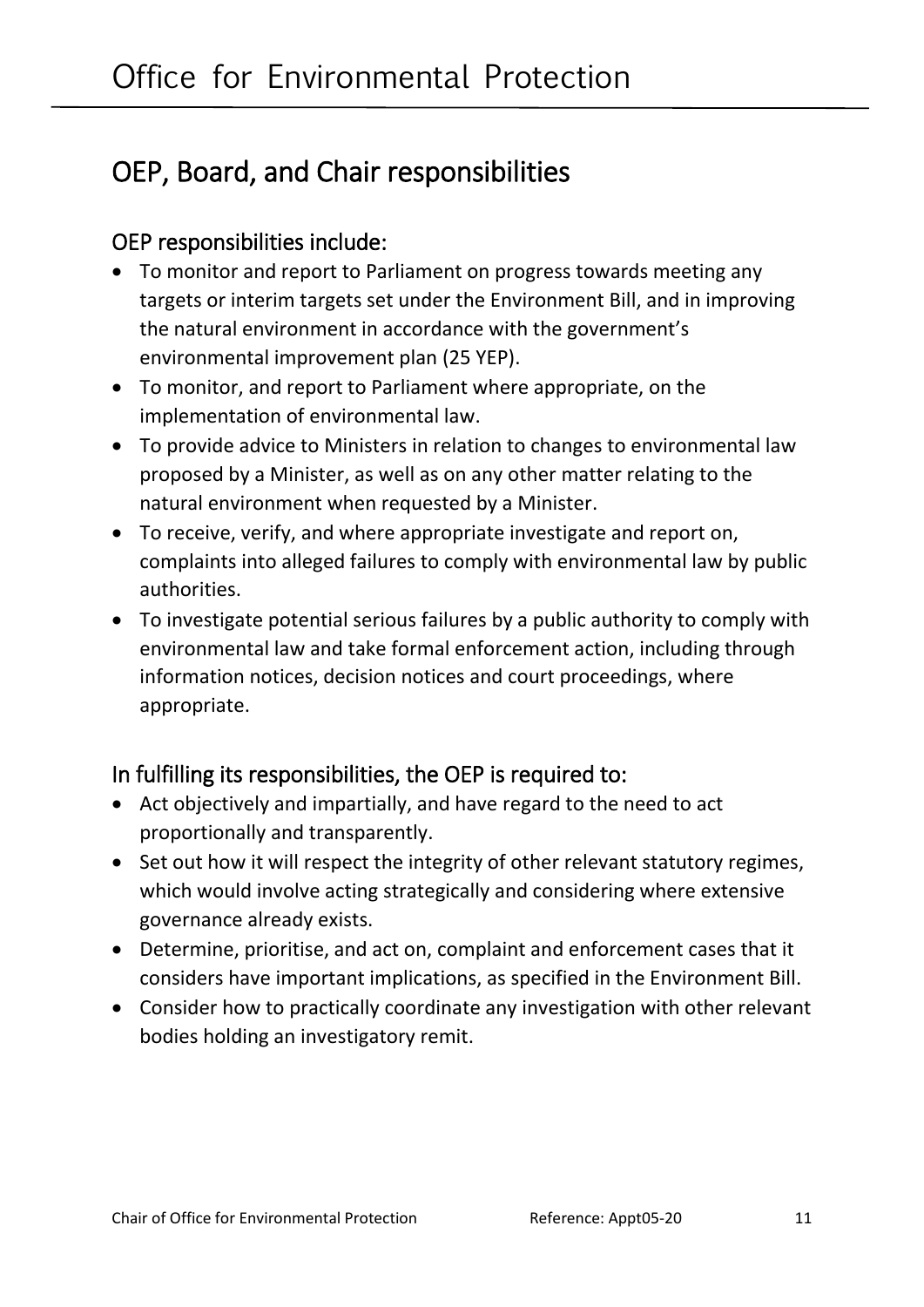#### <span id="page-11-0"></span>Board responsibilities

The Board of the OEP is its body corporate in law, to whom its legal functions and responsibilities are assigned. The Board sets the strategic direction of the organisation. It ensures the correct, efficient and effective use of the OEP's resources, including its public funding.

The Board of the OEP includes a non-executive chair and between four and nine other members, with the majority of members being non-executives. The non-executive members are crucial in constructively challenging and holding to account the executive members.

The OEP Board has a collective responsibility to:

- Establish and take forward the strategic aims and objectives of the OEP.
- Set the long-term direction for the executive team and the tone and pace needed to deliver the agreed strategy and plans.
- Ensure that in exercising its functions the OEP acts objectively and impartially, and has regard to the need to act proportionately and transparently, and furthers its principal objective.
- Determine and review when appropriate its own procedures, meeting any statutory requirements.
- Consider recommended courses of action and provide oversight and direction for staff implementing the OEP's functions, with the Board making decisions where required for those functions that it may not delegate to Individual Board members or staff, including enforcement action against public authorities and approval of the OEP's annual report on progress in achieving environmental improvement plans and targets.
- Receive, review, and submit regular performance information concerning the ongoing delivery of the OEP against its strategy.
- Ensure that Parliament is kept informed of any revision of the OEP's strategy.
- Ensure that effective and high standards of corporate governance are always in place.
- Comply with the Code of Conduct for Board Members of Public Bodies.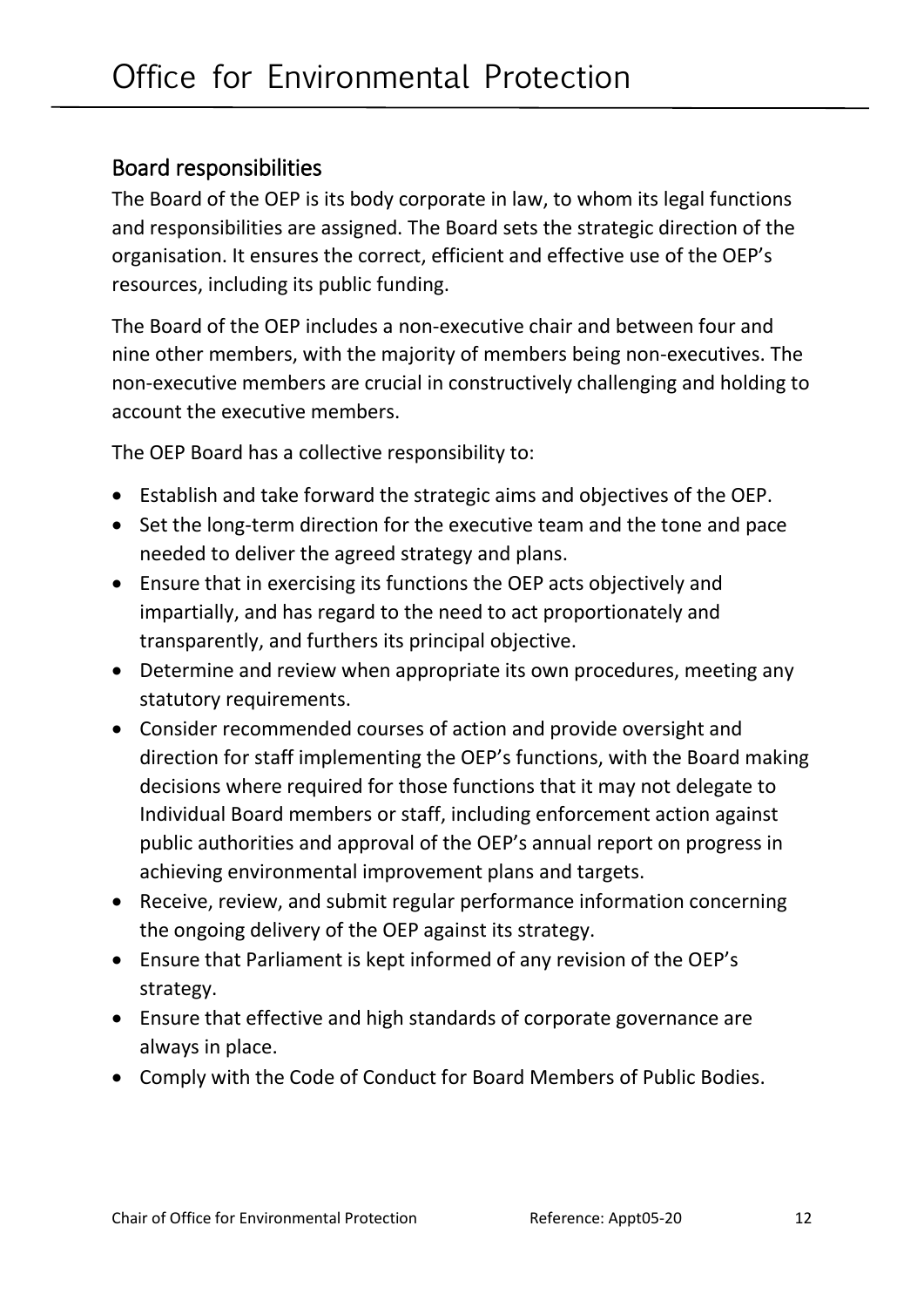### <span id="page-12-0"></span>Chair responsibilities:

- During the establishment of the OEP, to guide the development of the OEP's governance framework, operating model and strategy.
- To formally appoint the first Chief Executive Officer of the OEP, in consultation with the Secretary of State.
- To be consulted on the appointment of the OEP's Non-Executive Directors.
- For overall leadership, direction and effectiveness of the OEP, ensuring that its policies and actions are in line with the OEP's strategy and its affairs are conducted with probity.
- To chair and lead the board in all its work, ensuring effective governance in line with best practice.
- Building and maintaining an effective, cohesive and focussed board, including annually assessing the performance of members and committees.
- In ensuring that the board reaches effective decisions, taking proper account of any relevant information or evidence.
- To represent the OEP to Parliament, Ministers, partner and stakeholder organisations as well as the general public, and for building and maintaining effective customer, stakeholder and partner relationships at a strategic level to support the achievement of the OEP's aims.
- For promoting a culture of equality, diversity and inclusion on the board as well as more widely in the OEP.
- To lead the board in its relationship with the executive, and in particular the chief executive, providing support but constructively challenging when necessary.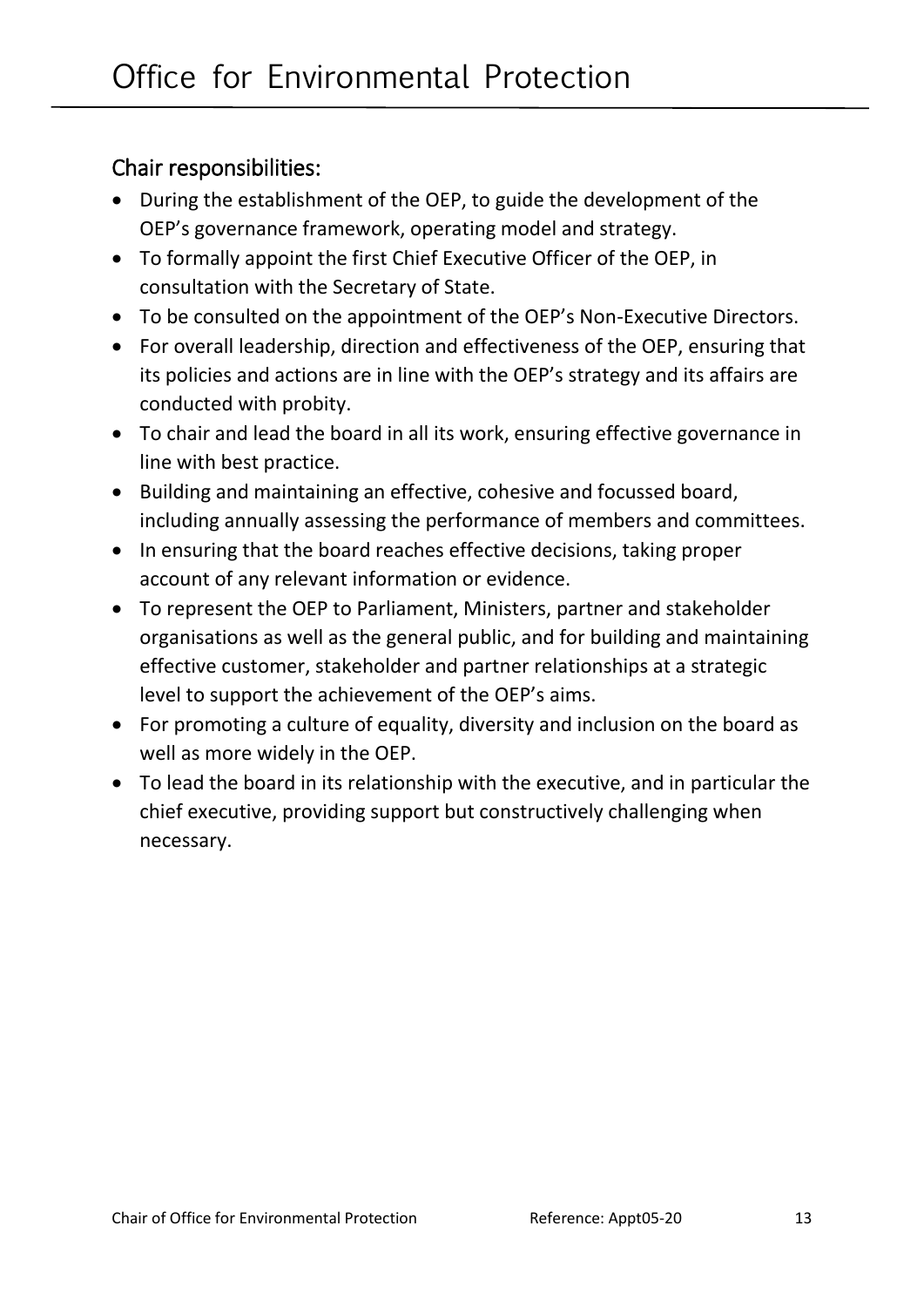# <span id="page-13-0"></span>Chair role and criteria

### <span id="page-13-1"></span>The role

The Chair of the OEP provides leadership and strategic vision for the board, ensures good governance and, with the board, holds the executive to account. The chair will promote a positive and constructive relationship with everyone that works with the OEP including Parliament, government Ministers, departments, and public authorities; along with a wide range of interest groups as well as others. The chair is appointed by, and is accountable to, the Secretary of State for Environment, Food & Rural Affairs**.**

### <span id="page-13-2"></span>Essential criteria

In their applications candidates must be able to demonstrate all of the following essential criteria:

- A credible and authoritative figure, able to communicate effectively on behalf of the OEP and build confidence across multiple sectors.
- Ability to understand, influence, and lead within a complex political or administrative system, corporate or public body, while remaining objective and evidence led.
- Ability to guide the strategic direction of the OEP as a new and innovative organisation; lead the board to reach well-considered decisions, maximising the contribution of its members; and, provide support or challenge to the Executive members as appropriate.
- Ability to demonstrate a good understanding, or the ability to attain that understanding swiftly, of the focus of the OEP's work, along with an understanding of the relevant fields of expertise involved.

#### Skills

#### The Secretary of State is seeking high-calibre applicants and is particularly interested in those with:

- Experience of managing and setting up regulators with a similar remit.
- An understanding of environmental law and its application in a national context.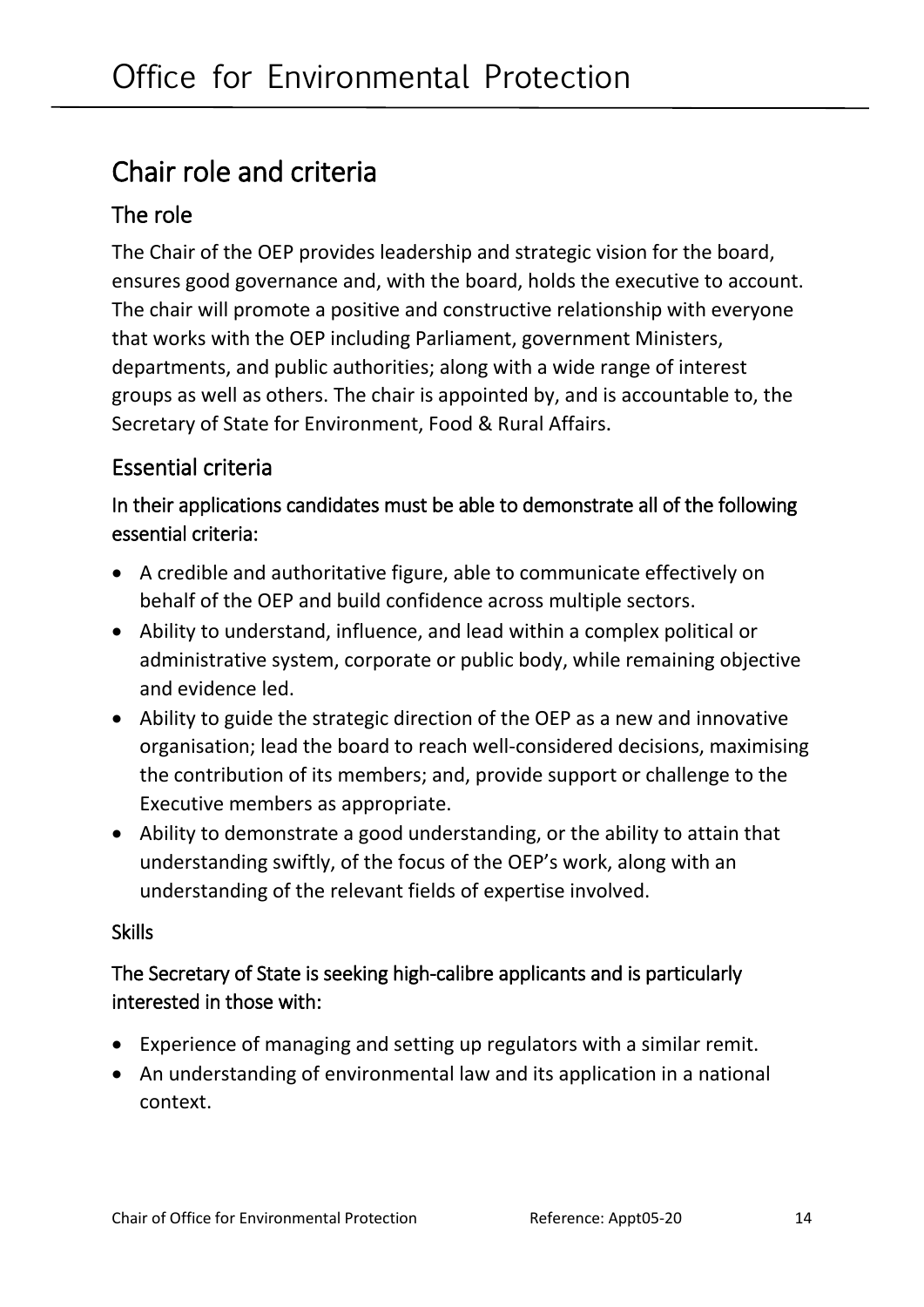# <span id="page-14-0"></span>Terms of appointment

### <span id="page-14-1"></span>Time commitment and term of office

The chair is expected to spend a minimum of two days per week on OEP business. This includes preparing for meetings and travelling time.

The OEP will be headquartered in a single office space in a location tbc with a 'touch down' point in central London. The role will be based at the OEP's headquarters with attendance in Westminster and other locations expected. Work is ongoing to identify suitable premises and we will take into consideration any workplace guidance requirements in light of coronavirus over the coming months. Flexible working may be accommodated in line with the requirements of the OEP.

The chair will be expected to attend regular meetings of the OEP Board, as well as relevant committee meetings, and visits. Board meetings will be held in the OEP's core office location, subject to ongoing COVID-19 restrictions.

This appointment is subject to the establishment of the OEP, which is being legislated for by the Environment Bill. The successful candidate may initially be appointed as a non-executive OEP Chair Designate, engaged by Defra on an interim, fixed-term basis, until the Environment Bill receives Royal Assent and the OEP is legally established.

Following Royal Assent, the intention is that the successful candidate will transfer to become the non-executive OEP Chair. At this point, their fixed-term appointment to Defra will end.

The successful candidate will be appointed initially for a period of up to five years and may be eligible for reappointment. Reappointment is at the discretion of the Secretary of State, subject to satisfactory performance assessment, with the appointment limited to a maximum of ten years or two terms. The total length of the appointment is expected to encompass both their appointment as OEP Chair Designate and appointment as OEP Chair.

#### <span id="page-14-2"></span>Remuneration and expenses

The remuneration is £56,784 per annum for a time commitment of a minimum of two days per week. The appointment is non-pensionable and reasonable travel expenses are paid.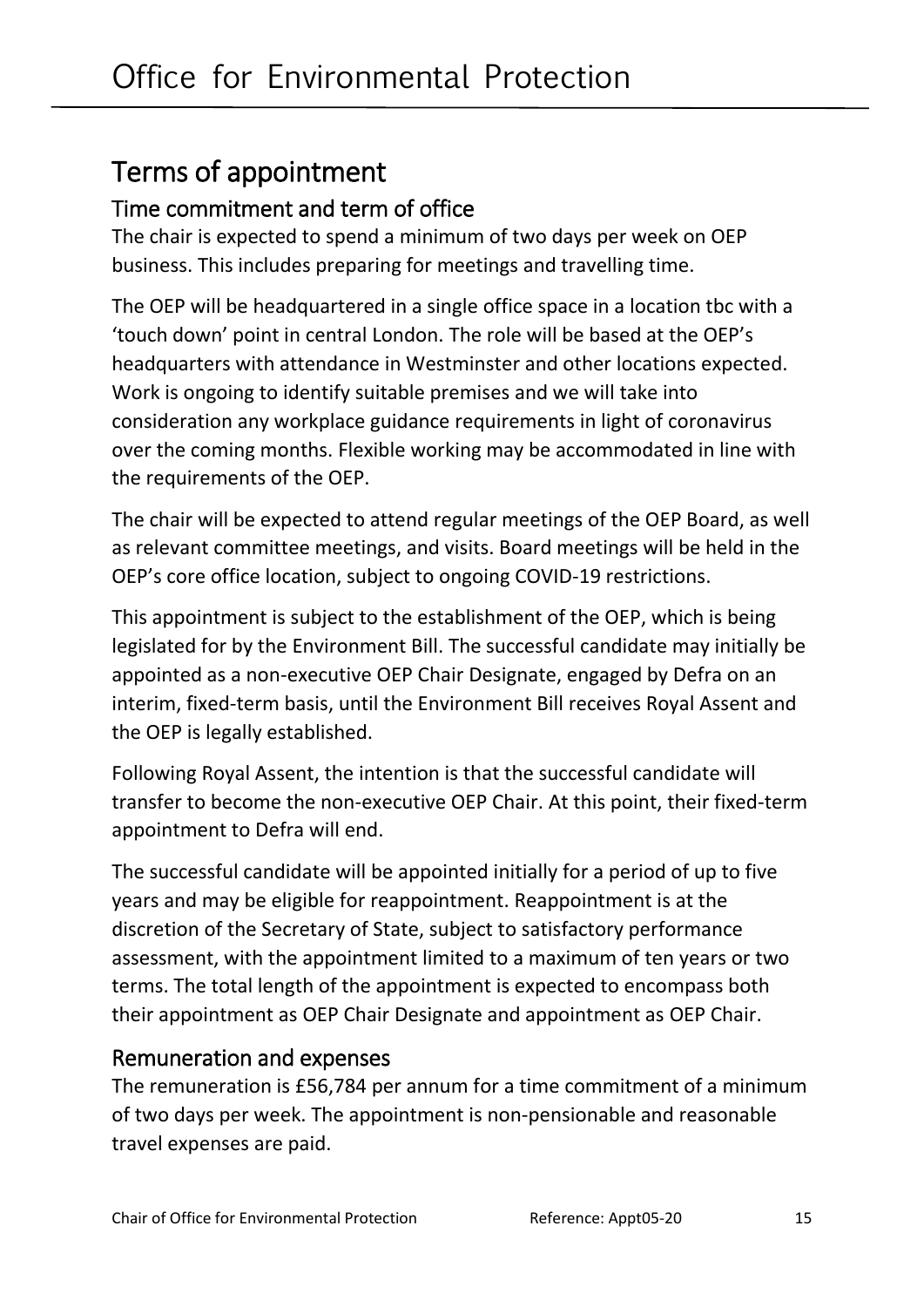# <span id="page-15-0"></span>The appointment process

### <span id="page-15-1"></span>**Overview**

The OEP Chair will be appointed in line with the terms laid out above, following a transparent, merit based competition, by the Secretary of State for Environment, Food & Rural Affairs. This is in line with the provisions of the Environment Bill. The appointment is made in accordance with the Ministerial Governance Code on Public Appointments and is regulated by the Commissioner for Public Appointments.

### <span id="page-15-2"></span>The Advisory Assessment Panel will consist of:

Tamara Finkelstein – Departmental Official and Panel Chair

Lord Kakkar – Senior Independent Panel Member

Dame Fiona Reynolds – Independent Member

Lord Ewen Cameron – Independent Member

Henry Dimbleby – Independent Member

<span id="page-15-3"></span>Campaign closing date for applications - noon on 08/09/2020

### <span id="page-15-4"></span>Panel sift – Week Commencing 21/09/2020

During the sift the panel will assess each application against the essential criteria and decide who to invite for interview. We guarantee to interview anyone with a declared disability whose application meets the minimum criteria for the post.

<span id="page-15-5"></span>Panel interview – Friday the 23<sup>rd</sup> and Friday the 30<sup>th</sup> October 2020 The format for interviews has yet to be confirmed and further details will be provided to shortlisted candidates in advance. Interviews are expected to last for approximately 45 minutes.

Where physical interviews can be accommodated, they will take place at the Department for the Environment, Food and Rural Affairs, Nobel House, 17 Smith Square, London, SW1P 3JR.

We will be glad to ensure any reasonable adjustments are made, where required, for candidates attending interviews.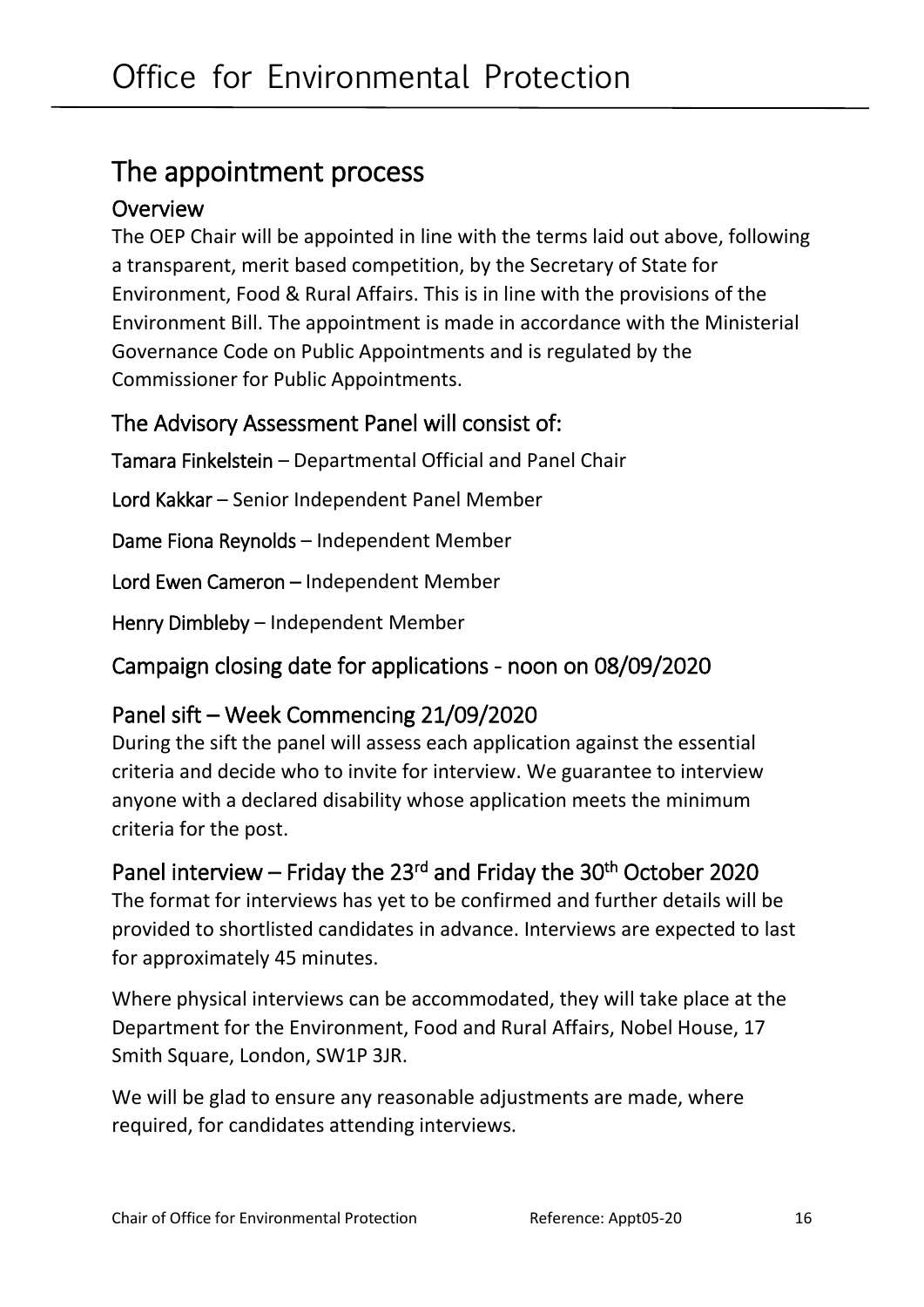#### <span id="page-16-0"></span>Meeting with Secretary of State

As these are Ministerial appointments candidates may be invited to meet with the Secretary of State for Environment, Food & Rural Affairs as part of the appointment process.

#### <span id="page-16-1"></span>Pre-appointment hearing – Late December / Early January 2021

This role is subject to pre-appointment scrutiny by the Environment, Food & Rural Affairs Select Committee.

Pre-appointment scrutiny is an important part of the appointment process for some of the most significant public appointments made by Ministers. It is designed to provide an added level of scrutiny to verify that the recruitment meets the principles set out in the Governance Code on Public Appointments.

The pre-appointment scrutiny aspect of the appointment has two parts.

First, information concerning the appointment and the Secretary of State's preferred candidate will be shared with the Environment, Food & Rural Affairs Select Committee. As part of this process you will need to be content for your name and your CV to be shared with the select committee as the Government's preferred candidate. You will also be required to complete a pre-appointment hearing questionnaire which could include, among other things:

- declarations of any relevant potential conflicts of interest,
- what you see as the priorities and key risks for the organisation,
- questions about how you would lead the board and work with stakeholders,
- your commitment to standards in public life and how you would handle being in the public eye.

Normally any information provided to the select committee by the Government or a candidate will be published.

Second, the EFRA committee will call the Secretary of State's preferred candidate to a joint public hearing, held with the Environmental Audit Committee, to answer questions relating to their suitability to the role. You would not be expected to have an in depth technical knowledge of how the body works or an exact plan of what you would do in the role, however you will be expected to provide a credible representation of your understanding of the work of the body and what your role in its future would be.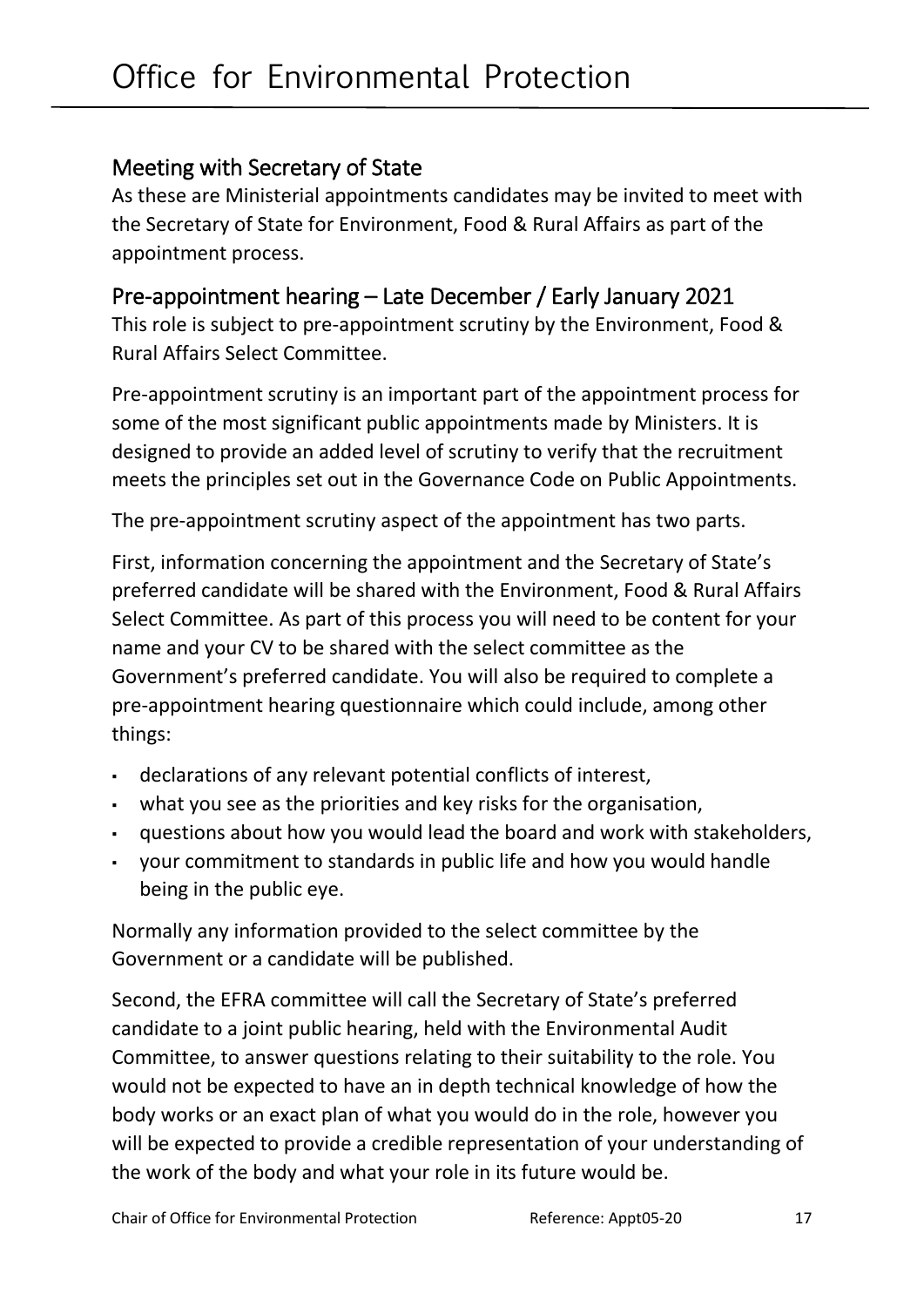The Government is committed to making the public appointments as accessible as possible so that no one is deterred from applying. The Department will provide support to you to help you prepare for the hearing and the clerks to the select committee will also be available to discuss with you how the hearing will run. You will also be supported by the Department in working with the select committee should you require any adjustment to enable you to participate fully in the hearing process.

For more information about pre-appointment scrutiny, please see the '[Cabinet](https://assets.publishing.service.gov.uk/government/uploads/system/uploads/attachment_data/file/771845/Cabinet-Office-Guidance-pre-appointment-scrutiny-of-public-appointments.pdf)  [Office Guidance: Pre-appointment scrutiny by House of Commons Select](https://assets.publishing.service.gov.uk/government/uploads/system/uploads/attachment_data/file/771845/Cabinet-Office-Guidance-pre-appointment-scrutiny-of-public-appointments.pdf)  [Committees](https://assets.publishing.service.gov.uk/government/uploads/system/uploads/attachment_data/file/771845/Cabinet-Office-Guidance-pre-appointment-scrutiny-of-public-appointments.pdf)'.

The Liaison Committee also publishes [guidelines to select committees](https://www.parliament.uk/business/committees/committees-a-z/commons-select/liaison-committee/role/pre-appointment-guidelines/)for preappointment.

You may also find it helpful to review the [Code of Conduct for board members](https://assets.publishing.service.gov.uk/government/uploads/system/uploads/attachment_data/file/809093/Code-of-Conduct-for-Board-Members-of-Public-Bodies-2019-WEB.PDF)  [of public bodies](https://assets.publishing.service.gov.uk/government/uploads/system/uploads/attachment_data/file/809093/Code-of-Conduct-for-Board-Members-of-Public-Bodies-2019-WEB.PDF) which sets out the expectations which the Government places on non-executive members of public bodies.

#### <span id="page-17-0"></span>Confirmation of Appointment

The appointment will be confirmed by the Secretary of State for Environment, Food & Rural Affairs.

#### <span id="page-17-1"></span>Start date

It is planned that the Chair of the OEP will take up their appointment by April 2021.

#### <span id="page-17-2"></span>Early work and induction

The OEP Chair's early work will include: involvement in the assessment of candidates for non-executive director appointments; appointing the chief executive officer, in consultation with the Secretary of State; preparing the first strategy of the OEP; and, completing a planned induction process.

<span id="page-17-3"></span>The successful candidate must abide by the Seven Principles of Public Life [\(attached at Annex A\)](#page-22-0) and the [Code of Conduct for Board members.](https://assets.publishing.service.gov.uk/government/uploads/system/uploads/attachment_data/file/809093/Code-of-Conduct-for-Board-Members-of-Public-Bodies-2019-WEB.PDF)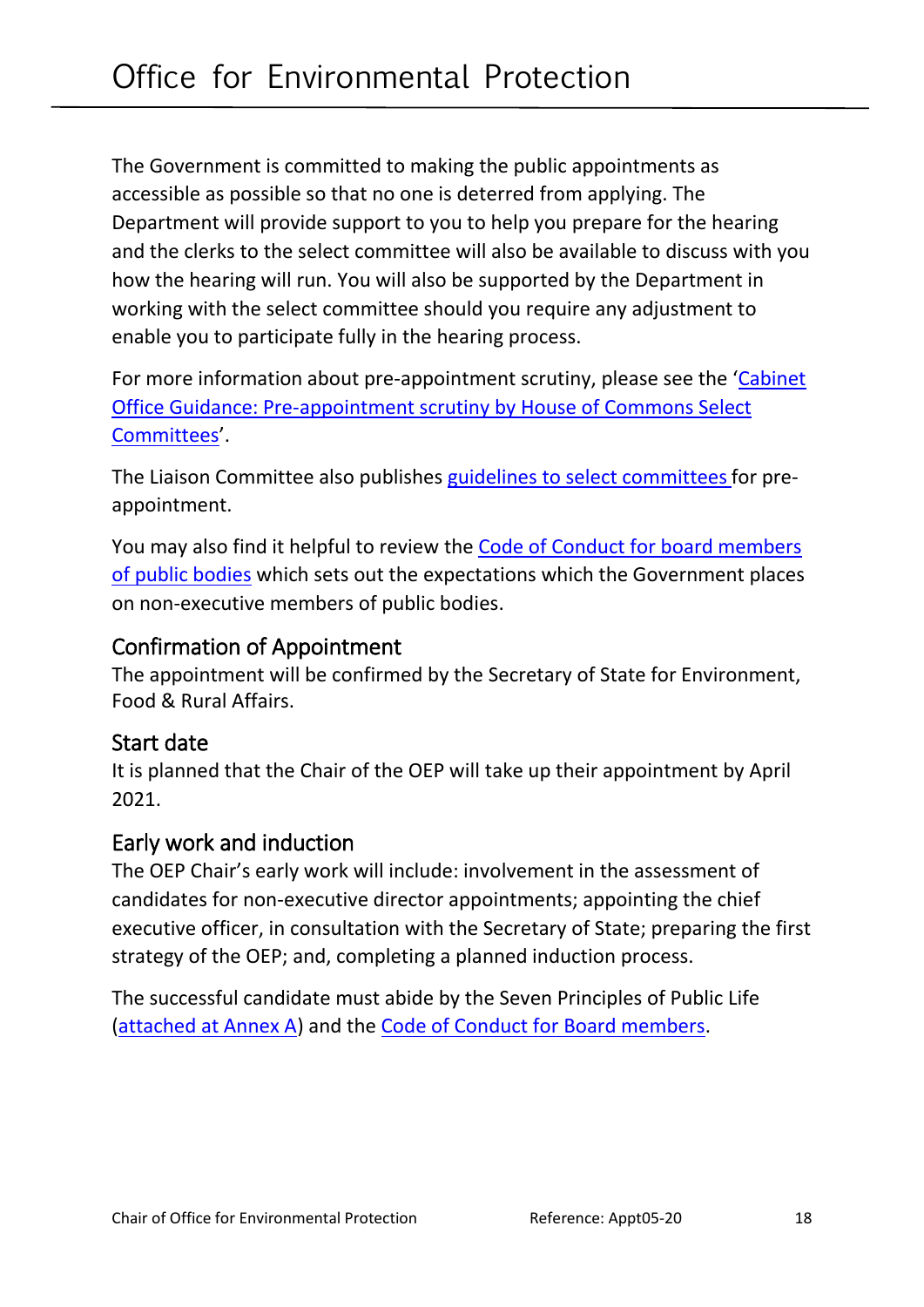### <span id="page-18-0"></span>How to apply and submit your application **To apply, please send by noon on 08/09/2020:**

- A CV of no more than two sides of A4;
- A supporting statement of not more than 1,000 words (approximately two sides of A4). It is essential that your statement of suitability gives full but concise information relevant to the appointment, clearly demonstrating how you meet each of the [essential criteria.](#page-17-3)
- e-mail addresses for two referees;
- Completed diversity and political activity monitoring form;
- Completed [Conflicts of interest,](#page-19-0) conduct and advertising monitoring form.

Monitoring forms are available on the advert webpage.

If you have any questions about the appointments process, you need a change to be made so that you can make your application, or require additional assistance to support you in your application, please email the Public Appointments Team on [publicappts@defra.gov.uk](mailto:publicappts@defra.gov.uk)

To arrange an informal discussion about the role please contact the Environmental Principles and Oversight Team

email: [OEPAppointments@defra.gov.uk](mailto:OEPAppointments@defra.gov.uk)

phone: 02087201578 or 0208 026 6003

To use the Next Generation Text Service please prefix telephone numbers in this document with 18001.

**Completed applications should be emailed to** [publicappts@defra.gov.uk](mailto:publicappts@defra.gov.uk) **quoting reference APPT05-20.**

**We welcome applications from disabled candidates. If you wish to discuss submitting your application in an alternative format, please contact the Public Appointments Team via the above email.**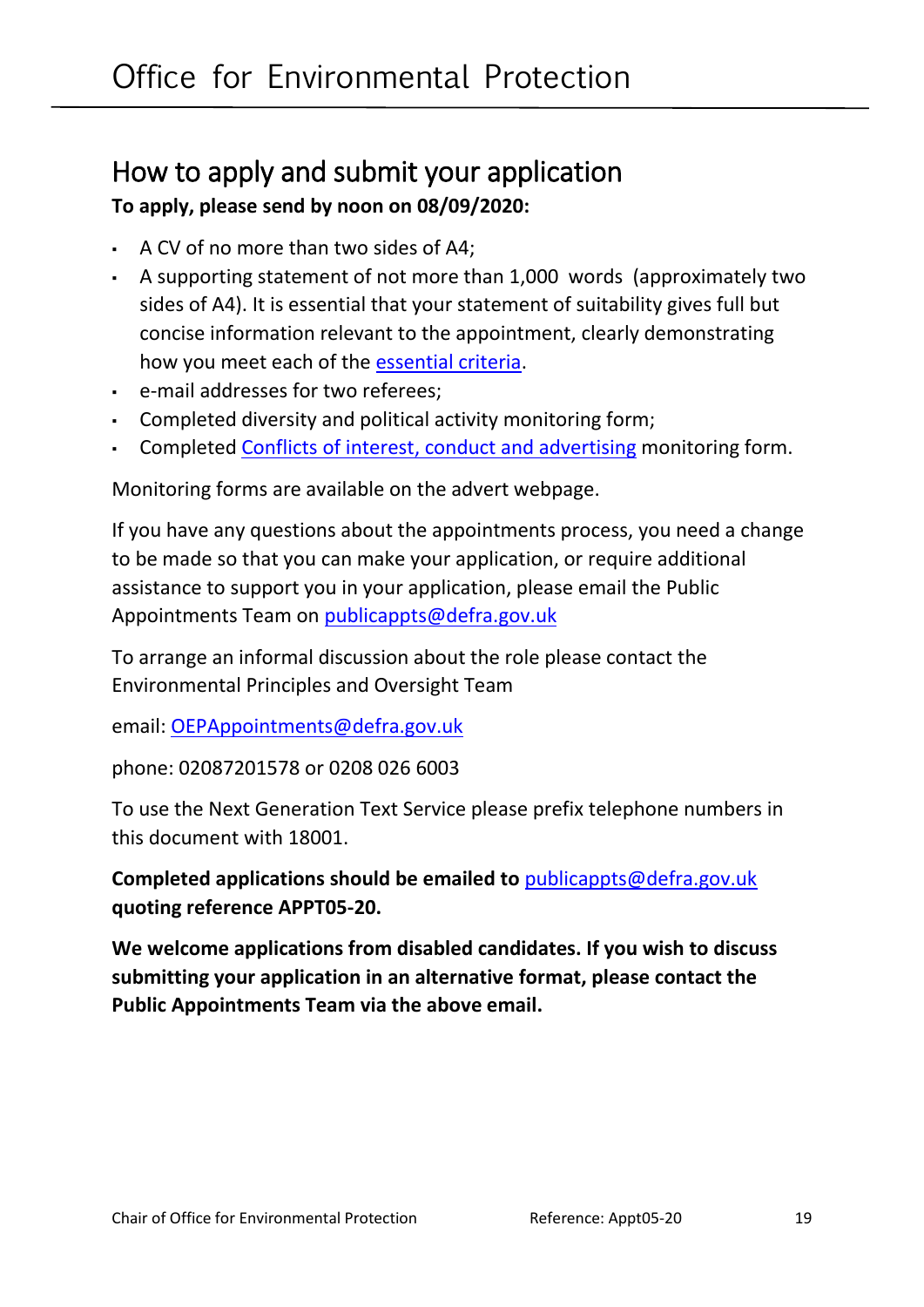# <span id="page-19-0"></span>**Conflicts of interest and Due diligence**

If you have any interests that might be relevant to the work of the OEP, and which could lead to a real or perceived conflict of interest if you were to be appointed, please provide details in your application. If you have queries about this and would like to discuss further, please contact the Public Appointments Team via email: [publicappts@defra.gov.uk](mailto:publicappts@defra.gov.uk)

Given the nature of public appointments, it is important that those appointed as members of public bodies maintain the confidence of Parliament and the public. If there are any issues in your personal of professional history that could, if you were appointed, be misconstrued, cause embarrassment, or cause public confidence in the appointment to be jeopardised, it is important that you bring them to the attention of the Advisory Assessment Panel and provide details of the issue(s) in your application. In considering whether you wish to declare any issues, you should also reflect on any public statements you have made, including through social media.

As part of our due diligence checks we will consider anything in the public domain related to your conduct or professional capacity. This will include us undertaking searches of previous public statements and social media, blogs or any other publicly available information. This information may be made available to the Advisory Assessment Panel and they may wish to explore issues with you should you be invited to interview. The information may also be shared with ministers and Cabinet Office.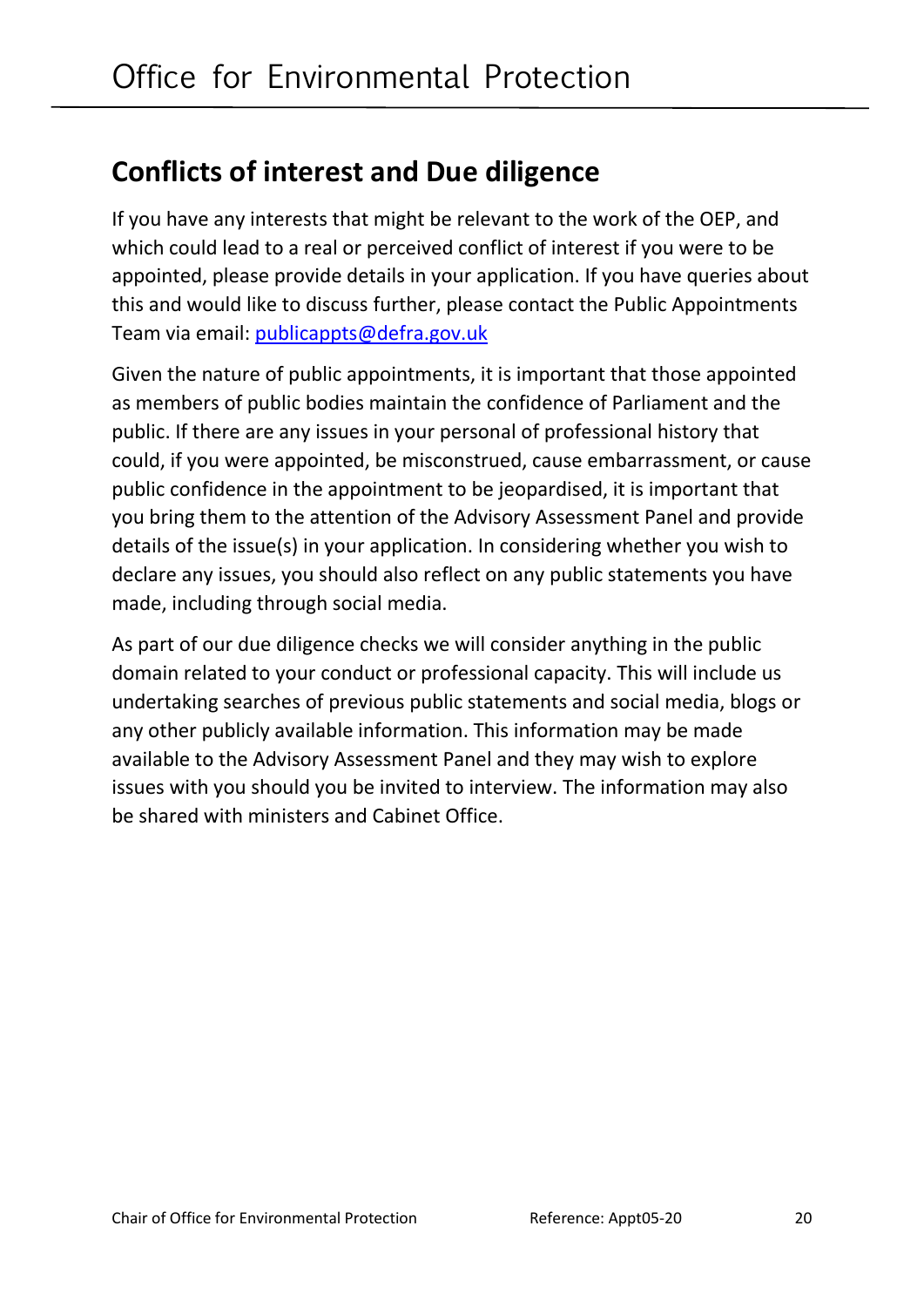# <span id="page-20-0"></span>**The Commissioner for Public Appointments**

This appointment is regulated by the Commissioner for Public Appointments, to ensure that it is made on merit after fair and open competition. More information about the role of the Commissioner and the Governance Code on Public Appointments can be seen at:

[Commissioner for Public Appointments.](http://publicappointmentscommissioner.independent.gov.uk/)

[Governance code on Public Appointments.](https://www.gov.uk/government/uploads/system/uploads/attachment_data/file/578498/governance_code_on_public_appointments_16_12_2016.pdf)

For full details of the complaints process for public appointments, please contact the Commissioner via the following link.

[Commissioner for Public Appointments](https://publicappointmentscommissioner.independent.gov.uk/about-us/contact-details/) – Contact Us.

Alternatively, please contact the Commissioner's office on 020 7271 6729 or 020 7271 0815 for a printed copy.

# <span id="page-20-1"></span>Ineligibility criteria

You cannot be considered for a public appointment if:

- You become bankrupt or make an arrangement with creditors;
- You become subject to a debt relief order or a bankruptcy restrictions order;
- Your estate has been sequestrated in Scotland or you enter into a debt arrangement programme under Part 1 of the Debt Arrangement and Attachment (Scotland) Act 2002 (asp 17) as the debtor or have, under Scots law, granted a trust deed for creditors;
- You are disqualified from acting as a company director under the Company Directors Disqualification Act 1986;
- You have been convicted of a criminal offence, the conviction not being spent for the purposes of the Rehabilitation of Offenders Act 1974 (c. 53);
- You fail to declare any conflict of interest.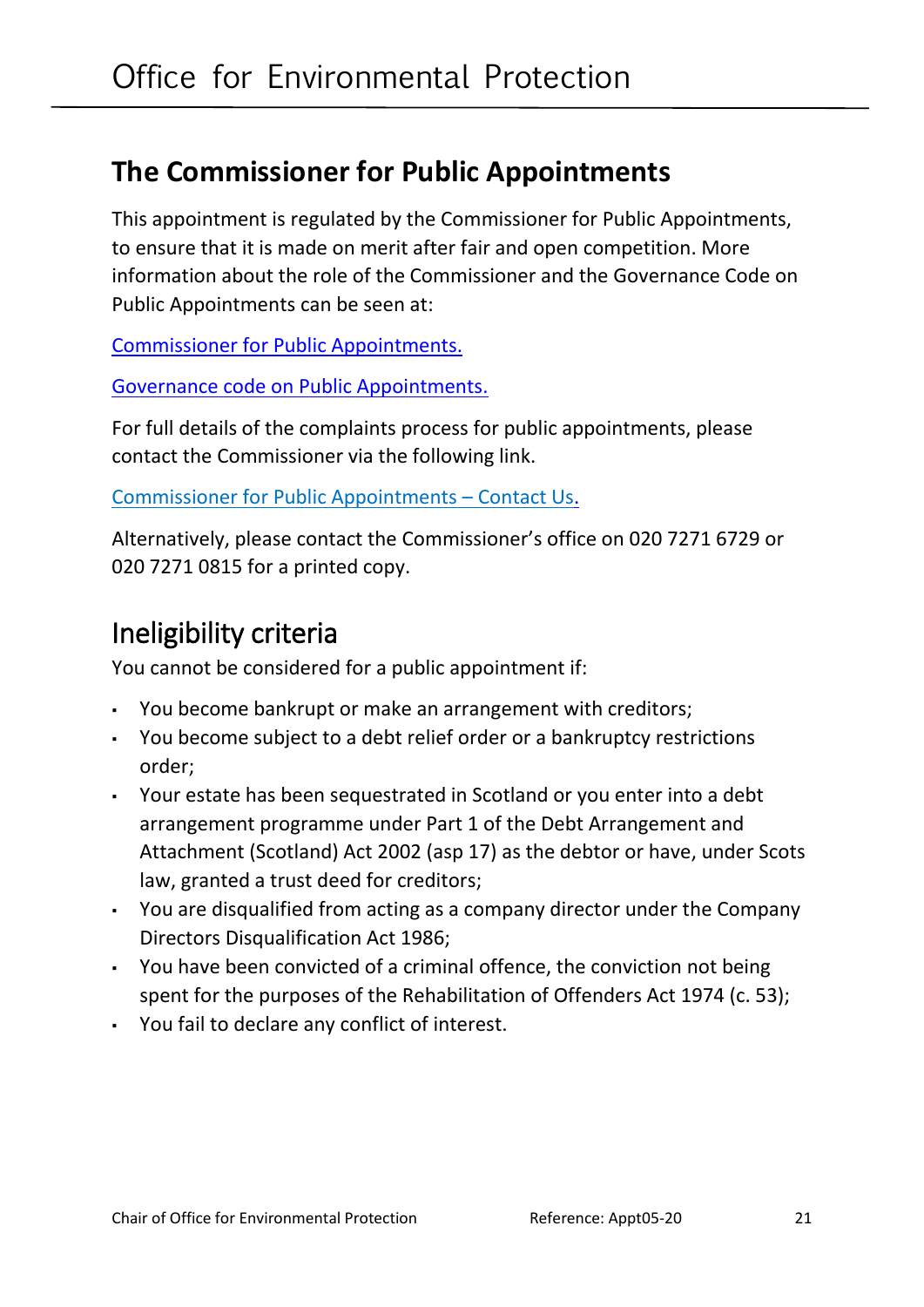# <span id="page-21-0"></span>**Data protection**

Defra is committed to protecting the privacy and security of your personal information and does so in accordance with data protection law including the General Data Protection Regulation (GDPR). All the information you provide will be used to proceed with the public appointment listed in this information pack and in the case of diversity monitoring information may be anonymised and used solely for monitoring purposes.